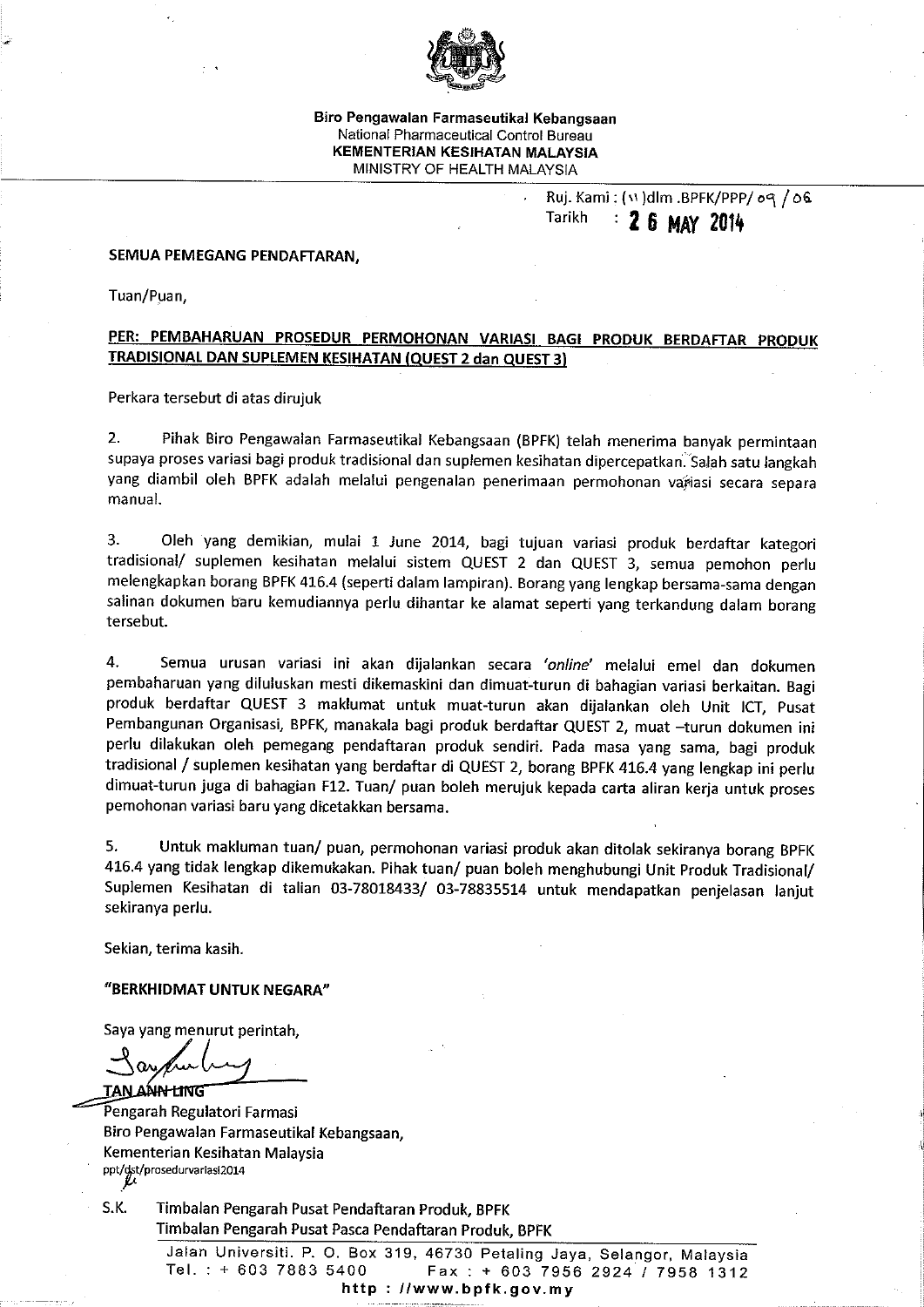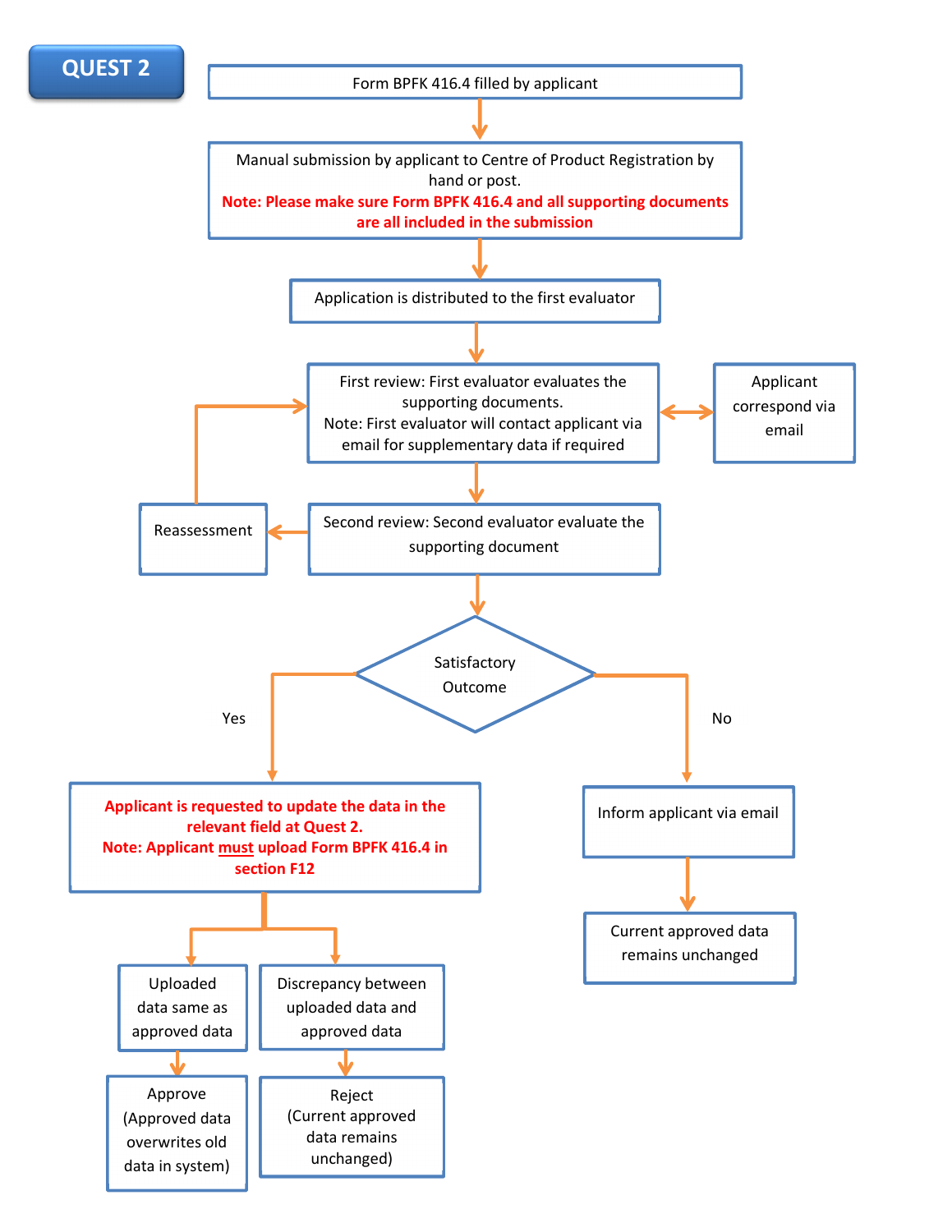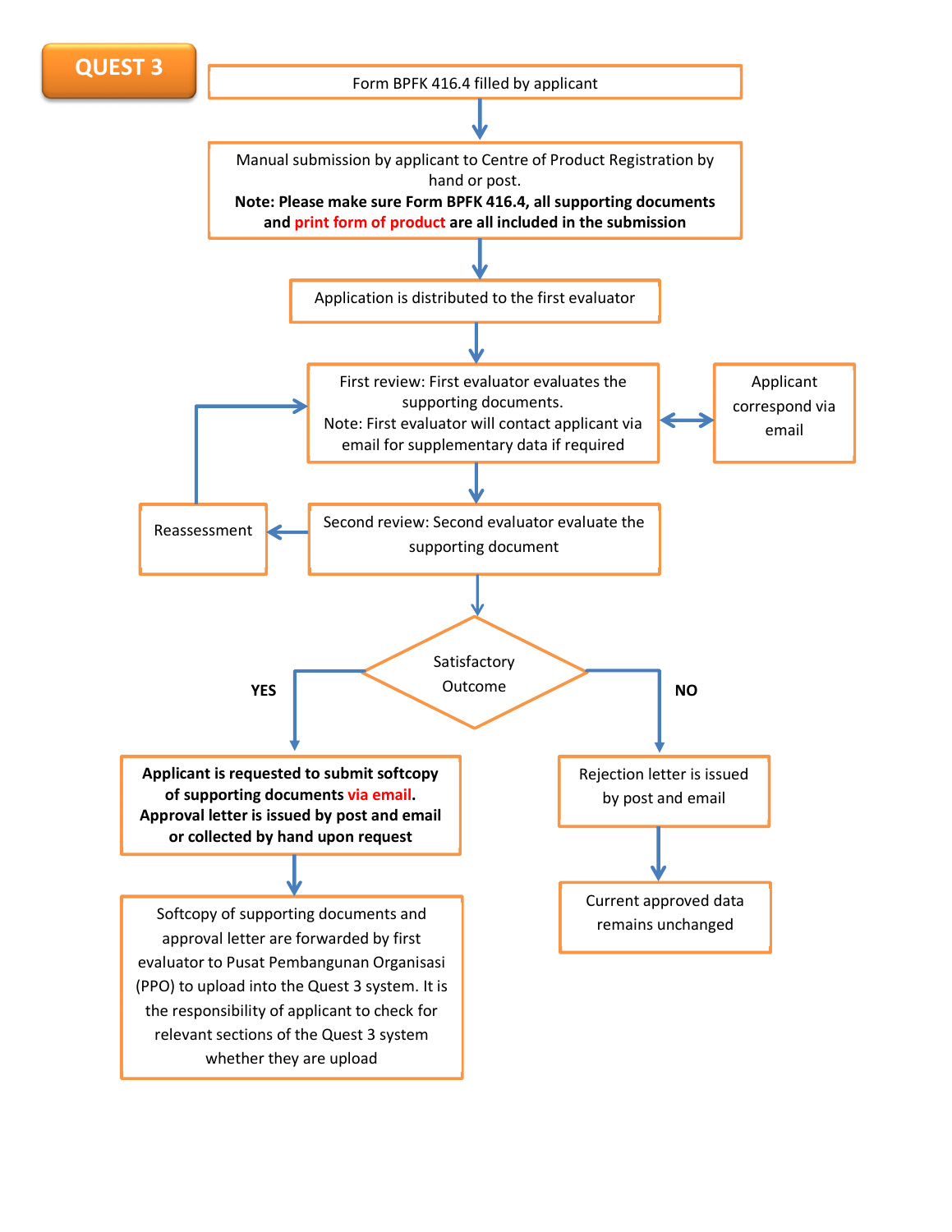# APPLICATION FOR VARIATION OF REGISTERED TRADITIONAL AND HEALTH SUPPLEMENT PRODUCTS

Instructions:

- 1. Please refer to Appendix 12 of the Drug Registration Guidance Document (DRGD) for the conditions and supporting documents required for variation application.
- 2. Submission of relevant revised draft of package insert and labeling is subject to current regulatory requirements as per the latest Drug Registration Guidance Document (DRGD) and Circulars from NPCB.
- 3. The completed form must be

| Ouest 2<br>Ouest 3 | submitted<br>to : | Seksyen Ubat Komplementari, Pusat Pendaftaran Produk, Biro Pengawalan Farmaseutikal<br>Kebangsaan, Kementerian Kesihatan Malaysia, Lot 36, Jalan Universiti, 46200 Petaling Jaya,<br>Selangor |
|--------------------|-------------------|-----------------------------------------------------------------------------------------------------------------------------------------------------------------------------------------------|
|--------------------|-------------------|-----------------------------------------------------------------------------------------------------------------------------------------------------------------------------------------------|

4. Incomplete submission will be rejected.

| <b>Product Category:</b>     | Traditional              | Quest 2 |
|------------------------------|--------------------------|---------|
|                              | <b>Health Supplement</b> | Quest 3 |
| Product name:                |                          |         |
| Product registration holder: |                          |         |
| Reference no.:               |                          | MAL No. |

#### Tick  $(\checkmark)$  on the variation changes required. Multiple selections are allowed.

| No. | <b>MINOR VARIATION</b>                                                                                                                                                                             | <b>Tick</b> |  |  |
|-----|----------------------------------------------------------------------------------------------------------------------------------------------------------------------------------------------------|-------------|--|--|
| 1.  | Change in name of manufacturer and/or other manufacturers without any change in address of<br>site.                                                                                                |             |  |  |
| 2.  | Replacement, addition or deletion of company logo on the packaging component. (without any<br>changes on graphic and label content)                                                                |             |  |  |
| 3.  | Change in product owner.                                                                                                                                                                           |             |  |  |
| 4.  | Change in importer/ store address.                                                                                                                                                                 |             |  |  |
| 5.  | Change or addition of imprints, bossing or other markings (except scoring/break lines) on tablets<br>or printing on capsules, including replacement, or addition of inks used for product marking. |             |  |  |
| 6.  | Change in shape or dimensions of the container or closure.                                                                                                                                         |             |  |  |
| 7.  | Change in pack size of the drug product (Finished product), without change in primary packaging<br>material.                                                                                       |             |  |  |
|     | Change in the number or units (e.g. tablets) in a pack.                                                                                                                                            |             |  |  |
| 8.  | Tightening of specification limits of the product (finished product) and/or active ingredient.                                                                                                     |             |  |  |
| 9.  | Change in particulars of the manufacturer of an active ingredient without any change in<br>specification.                                                                                          |             |  |  |
|     | a. Change in manufacturer of active ingredient                                                                                                                                                     |             |  |  |
|     | b. Addition of manufacturer of active ingredient                                                                                                                                                   |             |  |  |
|     | c. Change in name and/or rephrasing of address of a manufacturer of active ingredient                                                                                                              |             |  |  |
| 10. | Change in secondary packaging material (or change in any part of the primary packaging material<br>that is not in contact with the finished product)                                               |             |  |  |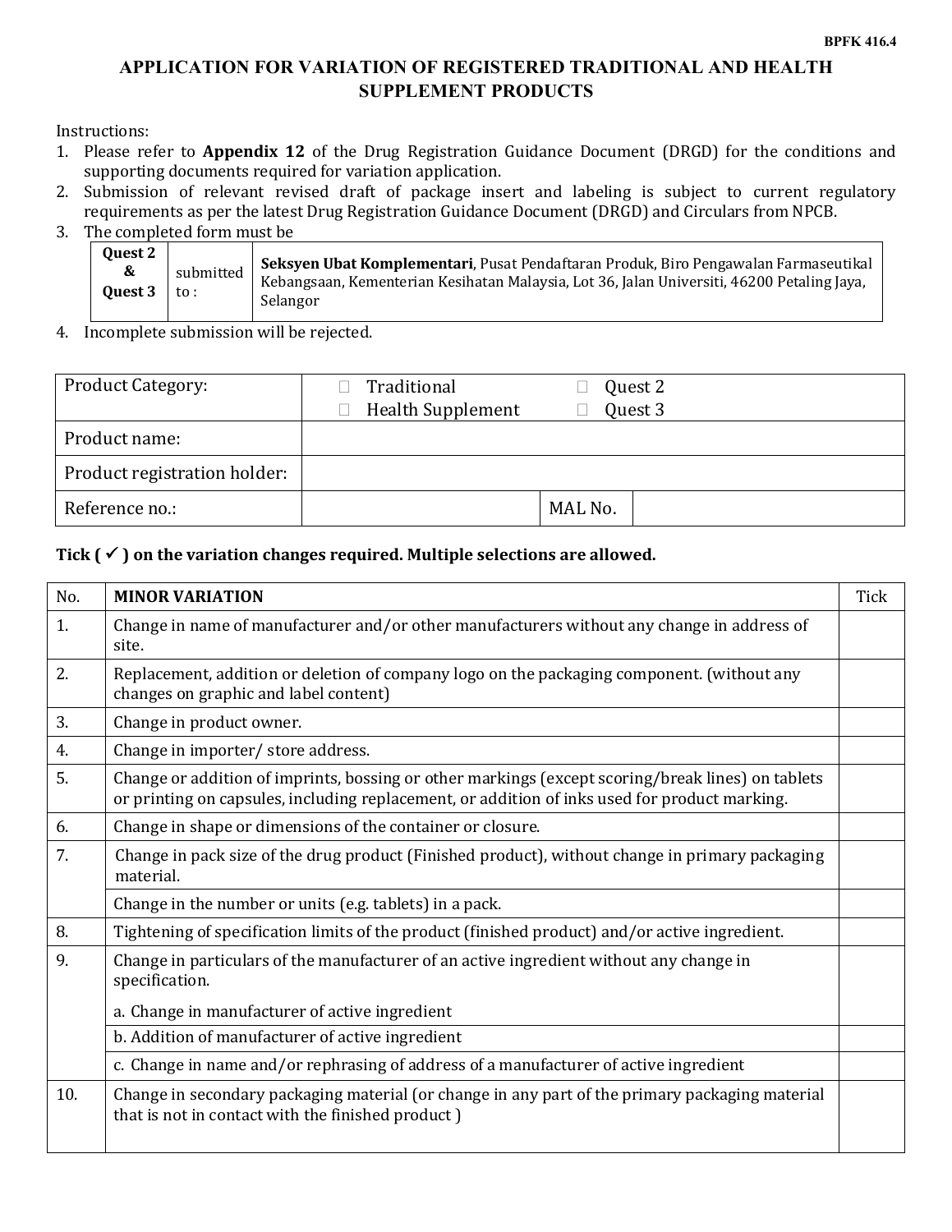|     | <b>MAJOR VARIATION</b>                                                                                        |  |  |  |  |
|-----|---------------------------------------------------------------------------------------------------------------|--|--|--|--|
| 1.  | Change of product name.                                                                                       |  |  |  |  |
| 2.  | Change in content of leaflet or prescribing information/PIL.                                                  |  |  |  |  |
| 3.  | Change in content of label inclusive of change in graphics/artwork.                                           |  |  |  |  |
| 4.  | Change in manufacturing process of the finished product.                                                      |  |  |  |  |
| 5.  | Change in overage of the active ingredient. (only applicable to Health Supplement)                            |  |  |  |  |
| 6.  | Replacement of an EXCIPIENT with a comparable excipient and/or change in content of excipient.                |  |  |  |  |
| 7.  | Change in batch size.                                                                                         |  |  |  |  |
| 8.  | Change in hard capsule shell. (colour, size or source)                                                        |  |  |  |  |
| 9.  | Change in finished product or active ingredient specification. (includes addition of a new test<br>parameter) |  |  |  |  |
| 10. | Change to in-process tests or limits applied during manufacture of the product.                               |  |  |  |  |
| 11. | Change or addition in primary packaging material.                                                             |  |  |  |  |
| 12. | Change in shelf life of finished product:-                                                                    |  |  |  |  |
|     | a) As packaged for sale                                                                                       |  |  |  |  |
|     | b) After first opening                                                                                        |  |  |  |  |
|     | c) After dilution/reconstitution                                                                              |  |  |  |  |
| 13. | Change in storage conditions.                                                                                 |  |  |  |  |
| 14. | Appointment, deletion or change of OTHER manufacturers.                                                       |  |  |  |  |
| 15. | Addition or deletion of scoring/ break line on tablet.                                                        |  |  |  |  |
| 16. | Change in test procedure or analytical protocols of finished product.                                         |  |  |  |  |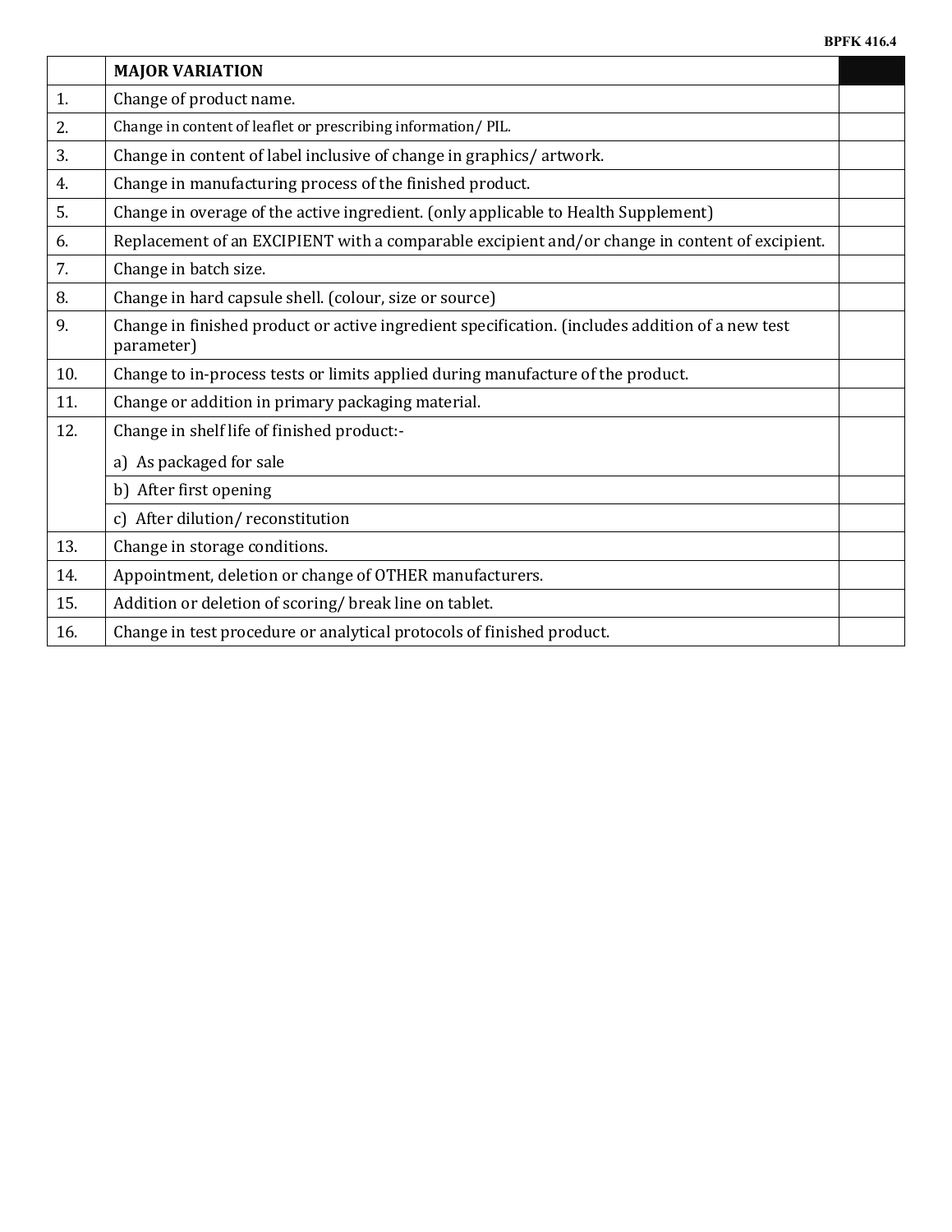# Kindly specify the ALL the affected fields and their relevant details using the format below, in a Microsoft Word document (Font size:12). Kindly attach this document during the variation application.

| <b>Table 1</b> |                      |                             |                                               |
|----------------|----------------------|-----------------------------|-----------------------------------------------|
| <b>Field</b>   | <b>Existing data</b> | Proposed change data        | <b>Reason for changing</b>                    |
| Example:       |                      |                             |                                               |
| A <sub>5</sub> | Take 10ml daily      | Adult: Take 10ml once daily | To fix the frequency and the method of taking |
|                |                      | before meal                 | product in regards of meals                   |
|                |                      |                             |                                               |
|                |                      |                             |                                               |

# Tick  $(\checkmark)$  on the documents attached. Multiple selections are allowed.

|     | <b>Field</b>            |                | <b>ATTACHED SUPPORTING DOCUMENTS</b>                                                | Tick |
|-----|-------------------------|----------------|-------------------------------------------------------------------------------------|------|
| No. | Quest<br>$\overline{2}$ | Quest<br>3     |                                                                                     |      |
| 1.  | A1                      | F12            | Letter of Authorization from Product Holder (For Variation of Product<br>Name only) |      |
| 2.  | A3.2                    | A3.2           | CoA Of Capsule Shell/TSE/BSE Free Certificate                                       |      |
| 3.  | <b>B1.2</b>             | <b>B1.4</b>    | <b>Batch Manufacturing Formula</b>                                                  |      |
| 4.  | <b>B2.2</b>             | <b>B2.2</b>    | <b>Manufacturing Process Documentation</b>                                          |      |
| 5.  | B <sub>3</sub>          | <b>B3</b>      | In Process Quality Control                                                          |      |
| 6.  | <b>B4</b>               | <b>B4</b>      | <b>Finished Product Specification Documentation</b>                                 |      |
| 7.  | <b>B5</b>               | <b>B5</b>      | <b>Stability Data</b>                                                               |      |
| 8.  | $\mathsf C$             | $\mathsf{C}$   | <b>Attachment Container Type</b>                                                    |      |
| 9.  | D <sub>1</sub>          | D <sub>1</sub> | Proposed and Current Existing Labels For Immediate Container                        |      |
| 10. | D <sub>2</sub>          | D <sub>2</sub> | Proposed and Current Existing Labels For Outer Carton                               |      |
| 11. | D <sub>3</sub>          | D <sub>3</sub> | <b>Proposed and Current Existing Package Inserts</b>                                |      |
| 12. | F1                      | F1             | Letter Of Authorization From Product Owner                                          |      |
| 13. | F2.1                    | F2.1           | Letter Of Appointment Of Contract Manufacturer From Product Owner                   |      |
| 14. | F2.2                    | F2.2           | Letter Of Acceptance From Contract Manufacturer                                     |      |
| 15. | F <sub>6</sub>          | F <sub>6</sub> | <b>GMP Of Foreign Manufacturers</b>                                                 |      |
| 16. | F12                     | F12            | Other Supporting Documentations; Please Specify                                     |      |
|     |                         |                |                                                                                     |      |
|     |                         |                |                                                                                     |      |
| 17. |                         |                | Print form of product (only applicable to Quest 3 product)                          |      |